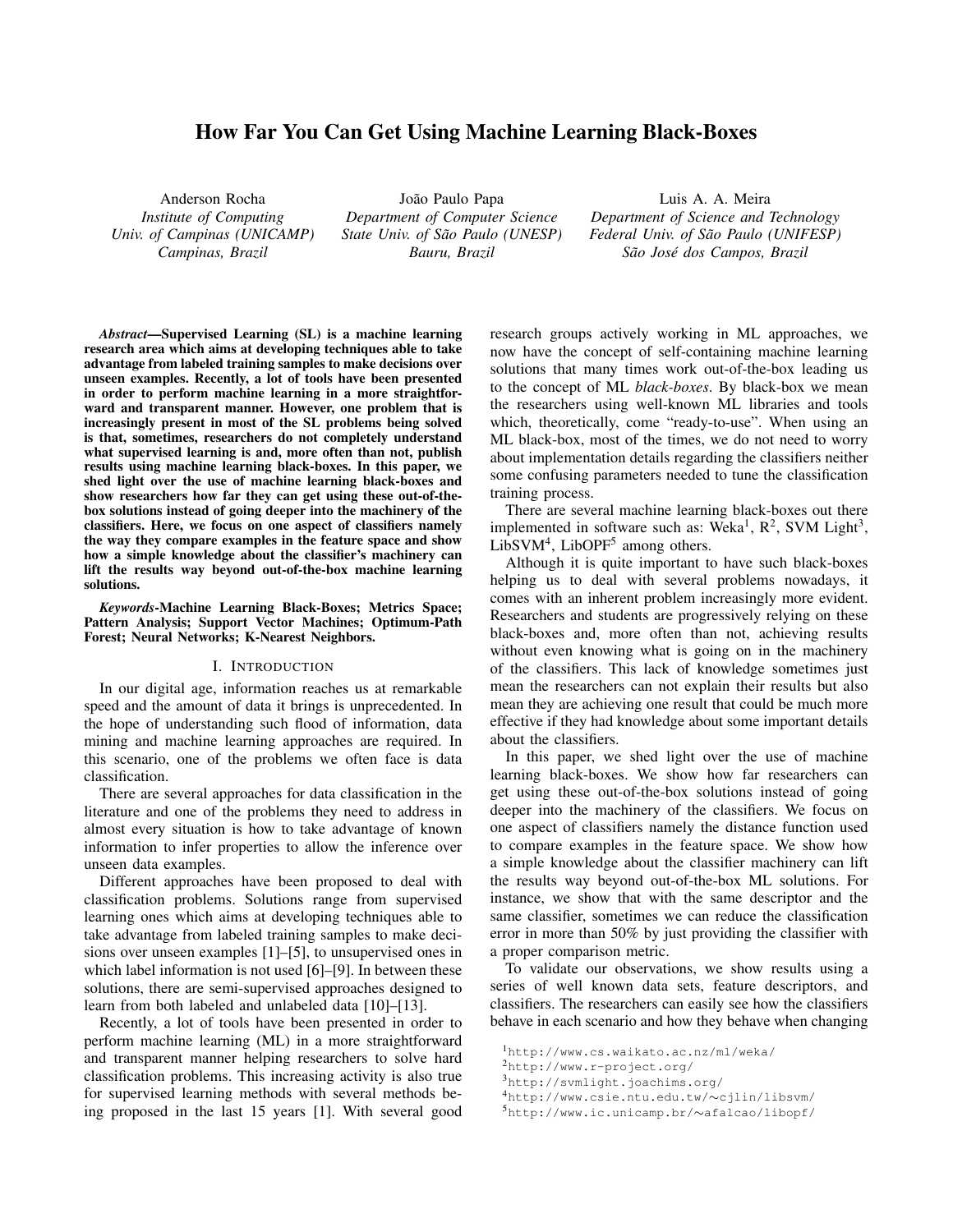a few parameters regarding the policy of comparison of examples. We hope the questions we raise in this paper can help researchers when thinking about using ML approaches to solve research problems.

The remaining of this paper is organized as follows. Section II presents some subjects we consider important for the fully understanding of this paper without the need of recurring to reference books and papers. Section III conveys the experiments we perform to corroborate our position in this paper and show how just the choice of the comparison policy in the classifiers' machinery can influence the classification outcomes. Finally, Section IV closes this paper and discusses some additional perspectives we should look at when using machine learning approaches to help us solving daily-life problems.

### II. BACKGROUND

In this paper, we raise the question of how far researchers can get using out-of-the-box machine learning solutions. We discuss the importance of choosing appropriate policy (dis)similarity functions to compare examples in a machine learning approach. Without loss of generality, we discuss our position using image categorization problems. In a general purpose image categorization problem, we are given a set of images and we need to point out the general class of such images.

To perform the categorization task, it is common to find a proper feature space in which we can characterize the images under analysis and make the comparison among them faster and more discriminative. The characterization is often made by employing image descriptors. Later on, a machine learning approach is fed with these features to perform the classification leading to the final outcome of the system.

In this context, this section presents some definitions regarding the state-of-the-art in supervised learning as well as feature image description.

## *A. Machine Learning*

Machine learning is a scientific discipline concerned with the design and development of approaches that allow machines to evolve behaviors based on empirical data. Machine learning approaches often focus on learning to recognize complex patterns for further intelligent decision-making processes. Nowadays, we face several problems in which machine learning techniques can help us such as character recognition, speech recognition, heart attack prediction, data classification and categorization, detection of frauds in checks, credit cards, among others [1]. When solving such complex problems, we can use pre-defined classifiers or learning-based classifiers which can be supervised, semisupervised or unsupervised.

In this context, a classifier is an inference motor that seeks to implement efficient and effective strategies to compute relationships between pairs of concepts or to compute relationships between a concept and a set of instances [1].

Supervised learning approaches are those that aim at estimating a classification function f from a *training data* *set*. The commonest output of the function f is a label (class indicator) of the input object under analysis. The learning task is to predict the function outcome of any valid input object after having seen a sufficient number of training examples. In the literature, there are many different approaches for supervised learning such as Linear Discriminant Analysis (LDA), Support Vector Machines (SVMs), Classification Trees, Neural Networks (NNs), Ensembles of Classifiers (Bagging and Boosting), K-Nearest Neighbors, Neural Networks and several others [1]–[4].

Unsupervised learning approaches are those in which no label information is available. Often, we seek to determine how the data are organized. Unsupervised learning relates to the problem of density estimation in statistics and also encompasses many other techniques designed to summarize key features on the data under analysis. In the literature, there are many different approaches for unsupervised learning such as Self-Organizing Maps (SOM), Adaptive Resonance Theory (ART), K-Means, K-Medoids, Density-Based Partitioning, among others [6], [14].

In between Supervised and Unsupervised solutions, there are semi-supervised approaches designed to learn from both labeled and unlabeled data such as [10]–[13].

No matter what kind of solution we employ, in order to perform the intended tasks, most of these approaches need to compute relationships between pairs of concepts. This need leads us to the feature space in which such computations need to be deployed. Often, these computations are performed upon feature descriptors aimed at summarizing the underlying data they represent. In this paper, we discuss that the simple choice of the comparison policy between concepts has a major impact on the classification outcome. The problem is that, most of the times, researchers do not even have this in mind and simply use machine learning black-boxes and rely on their built-in comparison policies. Notwithstanding, such built-in comparison policies sometimes are not appropriate to the set of descriptors at hand.

## *B. Feature Description*

Roughly speaking, in data classification, we have an input example we want to classify, the feature vector summarizing and, hopefully, characterizing this example, and a (dis)similarity function to compare this concept to other valid ones. The (dis)similarity measure is a matching function which gives the degree of (dis)similarity for a given pair of concepts as represented by their feature vectors [15].

More formally, an example herein called *stream* is a sequence of elements of an arbitrary type (e.g., bits, characters, images, etc.). A stream is a sequence whose codomain is a nonempty set [16].

Representing it in the domain of image processing, an image stream (or simply image)  $\hat{I}$  is a pair  $(D_I, \vec{I})$ , where:

- $D_I$  is a finite set of *pixels* or points in  $\mathbb{N}^2$  ( $D_I \subset \mathbb{N}^2$ );
- $\vec{I}: D_I \to \mathbb{R}^n$  is a function that assigns to each pixel p in  $D_I$  a vector  $\vec{I}(p) \in \mathbb{R}^n$  (e.g.,  $\vec{I}(p) \in \mathbb{R}^3$  when a color in the RGB or HSV system is assigned to a pixel).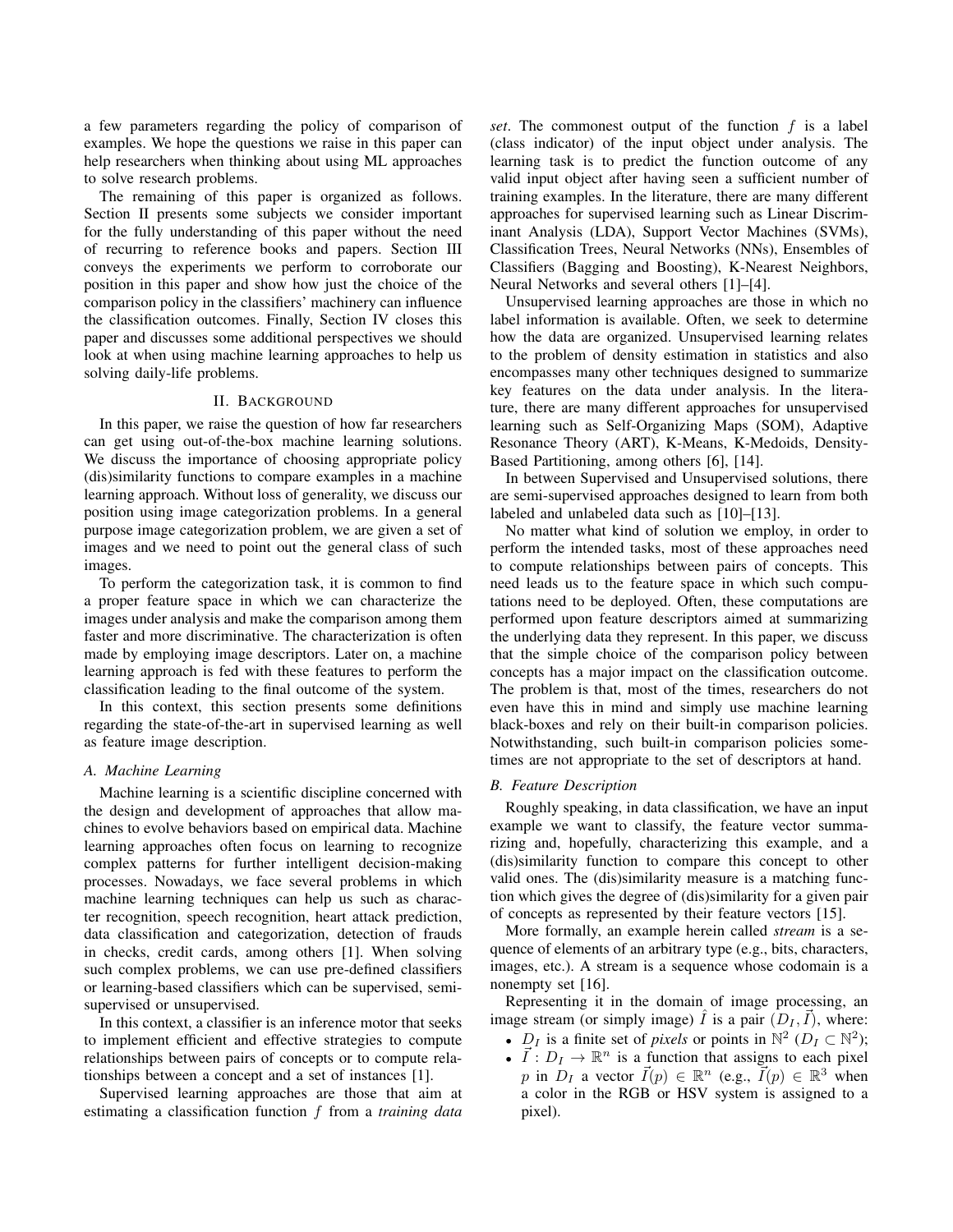In this context, we can model a feature vector  $\vec{v}_f$ of an image  $\hat{I}$  as a point in an  $\mathbb{R}^m$  space such that  $\vec{v}_f$  =  $(v_1, v_2, \ldots, v_m)$ , where m is the number of dimensions (dimensionality) of the feature vector.

Proper descriptors to characterize the underlying data under analysis vary from one application to another. In the image processing domain, we can list some very well-known ones such as: color histograms, multi-scale fractals, Fourier coefficients, texture descriptors among others. Essentially, an image descriptor seeks to encode the maximum image properties as possible (e.g., color, texture, shape, silhouette, etc.) in order to encode the underlying concepts they strive for summarizing [15].

Following this line of thought, we may think of an image content descriptor D as a pair  $(\epsilon_D, \delta_D)$ , such that

- $\epsilon_D : \hat{I} \to \mathbb{R}^m$  is a function, which extracts a feature vector  $\vec{v}_\hat{i}$  from an image  $\hat{i}$ ;
- $\delta_D$  :  $\mathbb{R}^m \times \mathbb{R}^m \to \mathbb{R}$  is a similarity function (e.g., based on a distance metric) that computes the similarity between two concepts as the inverse of the distance between their corresponding feature vectors.

To make it easier the understanding of these concepts, suppose we want to compare two images  $I_1$  and  $I_2$ . The first step consists of characterizing them using the extraction algorithm  $\epsilon_D$  which yields the feature vectors  $\vec{v}_{\hat{I}_1}$  and  $\vec{v}_{\hat{I}_2}$ . To compare the examples, we use the similarity function  $\delta_D$ to determine the similarity value between  $\vec{v}_{\hat{I}_1}$  and  $\vec{v}_{\hat{I}_2}$  [15].

The whole argument of this paper is that as machine learning black-boxes are becoming increasingly available to general-purpose uses, people are forgetting to think of their problems under the appropriate point of view and, most of the times, feed their feature vectors to these outof-the-box solutions without worrying about the underlying (dis)similarity function implemented. Sometimes, the outcome requirements are already met, for instance, when the machine learning black-box built-in (dis)similarity function represents a good comparison metric for the supplied feature vector. However, we argue that, sometimes, the researchers could have a much more impressive result by simply understanding the nature of their feature vector function extraction and its underlying appropriate (dis)similarity function.

In the following we present some of the feature descriptors we use in this paper as well as their appropriate (dis)similarity functions.

- 1) Moment Invariants [17], [18]. For Moment Invariants, each object is represented by a 14-dimensional feature vector, including two sets of normalized Moment Invariants, one from the object contour and another from its solid object silhouette. Again, the Euclidean distance is usually used to measure the similarity between different shapes as represented by their Moment Invariants.
- 2) Beam Angle Statistics (BAS) [19]. The BAS descriptor is based on the beams originated from a contour pixel. A beam is defined as the set of lines connecting a contour pixel to the rest of the pixels

along the contour. At each contour pixel, the angle between a pair of lines is calculated, and the shape descriptor is defined by using the third-order statistics of all the beam angles in a set of neighborhoods. The similarity between two BAS moment functions is measured by an optimal correspondent subsequence (OCS) algorithm [20]. The most appropriate metric for this descriptor, as discussed by the authors, is OCS [19] (c.f., Section II-C:5).

- 3) Tensor Scale Descriptor (TSD) [21]. TSD is a shape descriptor based on the tensor scale concept morphometric parameter yielding a unified representation of local structure thickness, orientation, and anisotropy [22]. That is, at any image point, its tensor scale is represented by the largest ellipse (2D) centered at that point and within the same homogeneous region. TSD is obtained by extracting the tensor scale parameters for the original image and then computing the ellipse orientation histogram. TSDs are compared by using a correlation-based distance function.
- 4) Multiscale Fractal Dimension (MFD) [23]. MFD is an alternative method for estimating the shape complexity of objects. Basically, it consists in estimating a curve that represents the changes in shape complexity as we change the visualization scale. Different of Fractal Dimension, which is a numeric value, this approach produces a curve which performs a more accurate shape discrimination
- 5) Fourier Descriptor (FD) [24]. Fourier transformation on shape signatures is widely used for shape analysis. The FD is essentially the Fourier transformed coefficients of the shape. These descriptors represent the shape of the object in a frequency domain. The lower frequency descriptors contain information about the general features of the shape, and the higher frequency descriptors contain information about finer details of the shape.
- 6) Border-Interior Descriptor (BIC) [25]. Stehling et al. have presented the border/interior pixel classification (BIC). The approach relies on the RGB color-space uniformly quantized in  $4 \times 4 \times 4 = 64$  colors. After the quantization, the image pixels are classified as border or interior. A pixel is classified as interior if its 4-neighbors (top, bottom, left, and right) have the same quantized color. Otherwise, it is classified as border. After the image pixels are classified, two color histograms are computed: one for border pixels and another for interior pixels. The most appropriate metric for this descriptor, as discussed by the authors, is dLog [25] (c.f., Section II-C:1). In particular, for this descriptor we can generate a feature vector with a dLOG embedded space. For that, we transform each feature value using dLOG [25] and the outcome is a value between 0 and 9.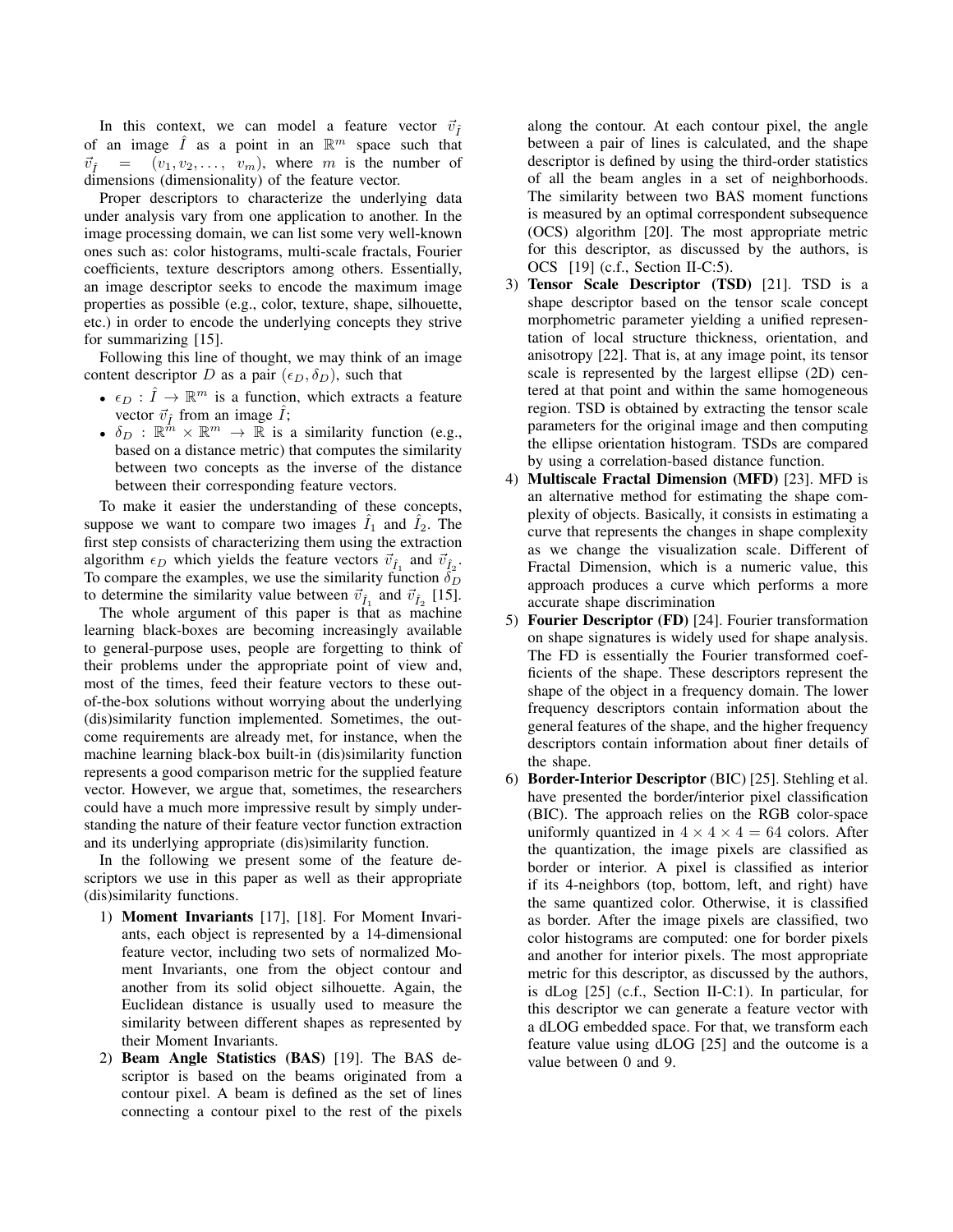# *C. (Dis)similarity functions*

In this section, we present some (dis)similarity functions we use in this work. Some of the descriptors we discuss in this paper, have an appropriate (dis)similarity function and we point out when that is the case.

1) dLOG. It is a distance function to compare two histograms [25]. It is the appropriate metric to use with the border-interior descriptor (c.f., Section II-B:6). Given two histograms  $q$  and  $d$  with  $M$  bins each, dLOG compares them according to the following definition

$$
dLOG(q,d) = \sum_{i=0}^{i
$$

$$
f(x) = \begin{cases} 0, & \text{if } x = 0\\ 1, & \text{if } 0 < x < 1\\ \lceil \log_2 x \rceil + 1, & \text{otherwise} \end{cases} \tag{2}
$$

2) Manhattan. It is a distance function often used to compare two histograms or feature vectors. It is commonly known as  $L1$  distance. Given two vectors  $q$  and  $d$  with  $M$  features each, Manhattan compares them according to the following definition

$$
Manhattan(q, d) = \sum_{i=0}^{i < M} |q[i] - d[i]| \tag{3}
$$

3) Euclidean. It is a distance function often used to compare two histograms or feature vectors. It is commonly known as L2 distance. Given two vectors  $q$  and  $d$  with M features each, the Euclidean distance compares them according to the following definition

$$
Euclidean(q, d) = \sqrt{\sum_{i=0}^{i (4)
$$

4) Canberra. It is a distance function often used to compare data scattered around an origin [26]. Given two vectors  $q$  and  $d$  with  $M$  features each, the Canberra distance compares them according to the following definition

$$
Canberra(q, d) = \sum_{i=0}^{i < M} \frac{|q[i] - d[i]|}{|q[i]| + |d[i]|},\tag{5}
$$

where, by definition,  $\frac{0}{0} = 0$ .

5) OCS. The OCS (*Optimal Correspondence of String Subsequences*) metric function was originally designed to compute the distance between two strings [20]. The main idea is to calculate the minimum effort to match two different alphabet sequences. For a formal definition, please refer to the work of Wang & Pavlidis [20]. It is the appropriate metric to use with the BAS descriptor (c.f., Section II-B:2).

### *D. Data sets*

To corroborate the hypothesis we discuss in this paper, we have used a series of image descriptors (c.f., Section II-B) and image data sets. In this section, we present some details about the data sets we have used and how they can be freely obtained through the Internet.

- 1) MPEG-7. MPEG-7 CE Shape-1 Part-B data set includes 1,400 shape samples, 20 for each class encompassing 70 classes. The shape classes are very distinct, but the data set shows substantial within-class variations<sup>6</sup>.
- 2) Corel Relevants. This data set comprises 1,624 images from Corel Photo Gallery reported in [25]. The collection contains 50 color image categories and is referred to as the Corel Relevant sets  $(RRSets)^7$ .

#### *E. Quality Assessment*

The accuracy Acc of each classifier we report in this paper is measured by taking into account the fact that the classes may have different number of elements in the testing as reported in [27]. For instance, if there are two classes with very different sizes and a classifier always assigns the label of the largest class, its accuracy will fall drastically due to the high error rate on the smallest class.

Let  $Z_i$ ,  $i = 1, 2, \ldots, c$ , be the number of samples in the test set  $Z$  for each class  $i$ . We define

$$
e_{i,1} = \frac{FP(i)}{|Z| - Z_i}
$$
 and  $e_{i,2} = \frac{FN(i)}{Z_i}$ ,  $i = 1,...,c$  (6)

where  $FP(i)$  and  $FN(i)$  are the false positives and false negatives, respectively. That is,  $FP(i)$  is the number of samples from other classes that were classified as being from the class i in  $Z$ , and  $FN(i)$  is the number of samples from the class  $i$  that were incorrectly classified as being from another class in Z. The errors  $e_{i,1}$  and  $e_{i,2}$  are used to define

$$
E(i) = e_{i,1} + e_{i,2},\tag{7}
$$

where  $E(i)$  is the partial sum error of class i. Finally, the accuracy Acc is defined as

$$
Acc = \frac{2c - \sum_{i=1}^{c} E(i)}{2c} = 1 - \frac{\sum_{i=1}^{c} E(i)}{2c}.
$$
 (8)

### III. EXPERIMENTS AND DISCUSSION

In this section, we show the experiments we perform to validate our hypothesis in this paper. We show that the choice of the comparison policy in the classifiers' machinery influences the classification outcomes and, furthermore, must be tackled when dealing with ML problems. We organize the experiments into two rounds. In the first round, we evaluate a series of shape descriptors over the MPEG-7 CE Shape-1 Part-B data set (c.f., Section II-D:1). In the second round,

<sup>6</sup>This data set can be found at http://www.cis.temple.edu/

<sup>∼</sup>latecki/TestData/mpeg7shapeB.tar.gz

<sup>7</sup>This data set can be found at http://webdocs.cs.ualberta.ca/ ∼mn/BIC/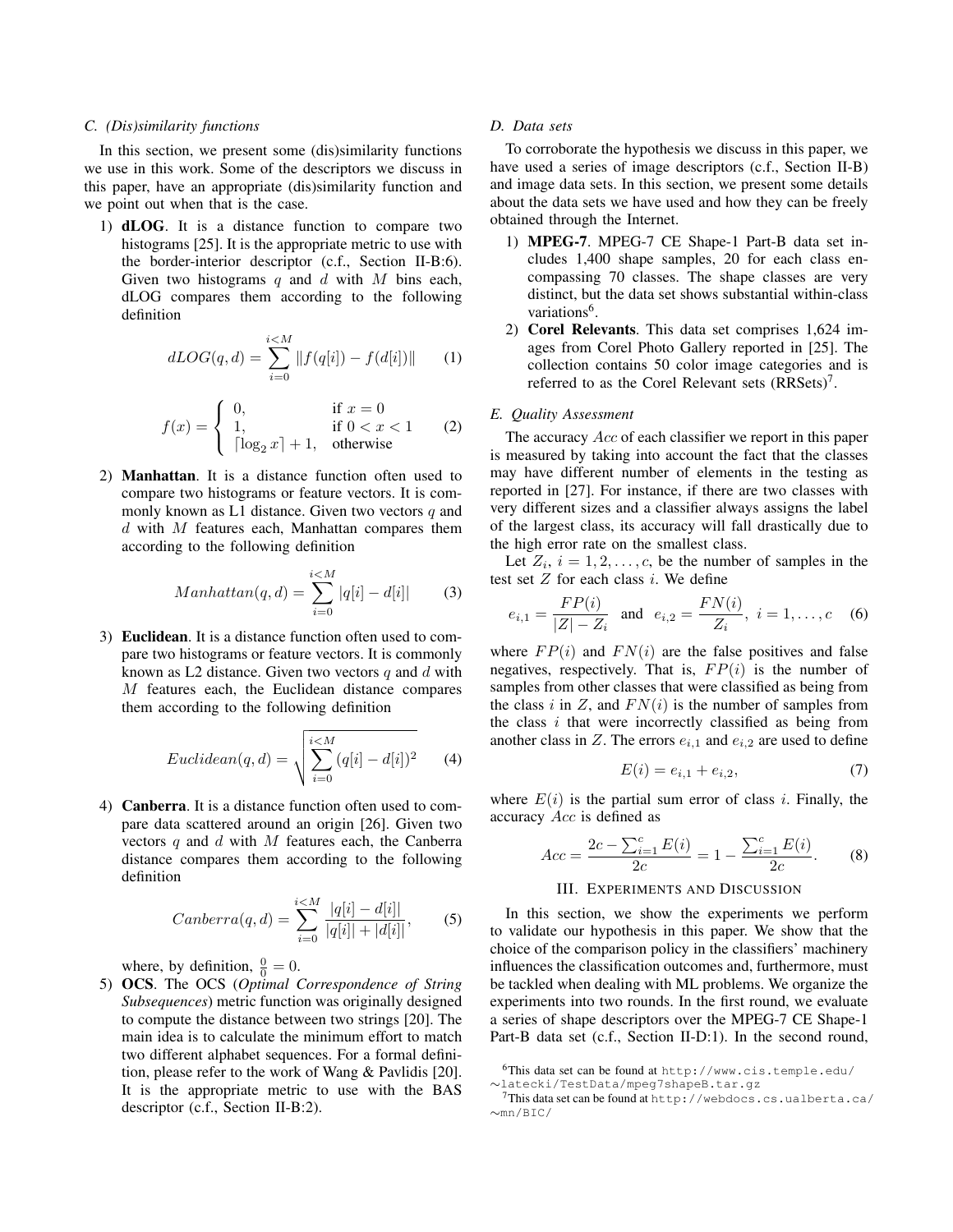we evaluate a well known color image descriptor over the Corel color images RRSets data set (c.f., Section II-D:2).

In all experiments, we have performed a 10-fold crossvalidation in order to assess how the results generalize to an independent data set  $[1]$ . More specifically, in a K-fold cross validation procedure, we partition a data set into K subsamples. Of the  $K$  subsamples, we retain a single subsample as the validation data for testing the model, and use the remaining  $K - 1$  subsamples as training data. We repeat the cross-validation process  $K$  times (the folds), with each of the K subsamples used exactly once as the validation data. We average the  $K$  results from the folds to produce a single estimation. Since most of ML black-boxes, by default, do some fine-tuning without warning the user, we have decided to use the training sets to tune SVM parameters (e.g., gamma/sigma, C etc.). We thus provide results (for the test sets) considering the best parameters found in the training sets.

# *A. Experiments – Round I*

In the first round of experiments, we explore the MPEG-7 CE Shape-1 Part-B data set in order to verify our hypothesis on the importance of the (dis)similarity function used in the classification. In this experiment, we have considered the classifiers SVM with a Linear, Sigmoid, and RBF kernels as well as a simple SVM with no kernel. In addition, we have tested ANN and SOM classifiers as well as KNN and OPF with different metrics to show how this choice influence the final classification outcome.

In this paper, we define the classification error as  $\epsilon = 1 - \mu$ , where  $\mu$  is the classification accuracy. For instance, if a method A achieves an accuracy of  $\mu_A = 80\%,$ it has an error  $\epsilon_A = 20\%$ . In addition, if a method B, under the same scenario, has a classification error  $\epsilon_B = 10\%,$ we can say that  $B$  reduced the classification error in  $\Delta = 1 - \epsilon_B / \epsilon_A = 50\%.$ 

Table I shows a series of classifiers used with the BAS (c.f., Section II-B:2) descriptor characterizing the chosen data set. Note how the powerful out-of-the-box SVM classifier achieves better classification accuracies as we change the way the feature vectors are compared. This is also true for the simple KNN and OPF classifier which take more advantage of some (dis)similarity function than others.

The out-of-box KNN classifier (with an L2 comparison metric) has a classification error of  $\epsilon = 100\% - 79.1\% \approx 20.9\%.$  Compared to KNN-L2, the KNN classifier adapted to compare the examples according to the OCS metric which is more appropriate for shape representations, KNN-OCS, has a classification error of  $\epsilon = 100\% - 85.5\% \approx 14.5\%$  which means a reduction of  $\Delta = \frac{14.5\%}{20.9\%} \approx 31\%$  in the classification error. The reader might ask why the OCS metric allows such an improvement. The reason is simple: given that OCS (dis)similarity function strives for finding the minimum effort to match two different alphabet sequences (e.g., a shape representation) it is more robust to rotations in the images yielding a more reliable measure of matching between two shapes considering BAS descriptor.

More important than just establishing comparisons among classifiers, is to see that even with variations of the same classifier, results can be improved with a proper choice of the comparison (dis)similarity function. Sometimes, this choice is not as easy as it seems to be with a classifier such as KNN. SVM classifiers often require a complex mathematical knowledge in designing kernel functions respecting a series of constraints [1]. When the researcher verifies that the comparison (dis)similarity function has a major role in her experiments, perhaps it might be the case of selecting a classifier in which it is straitforward to switch and evaluate different (dis)similarity functions.

This experiment gives us another interesting conclusion: with the appropriate (dis)similarity function, sometimes we can obtain the classification results faster without paying the price of a smaller classification accuracy. For instance, KNN classifier achieves  $\cong 85.55\%$  with the computation cost of only 0.01 seconds for testing an entire fold ( $\cong$  140 elements). At the same time, the computationally-intensive SVM-RBF requires 0.47 seconds and achieves a classification accuracy of 81.25%. Sometimes, the choice of a better metric does not mean an increase in the computation time. Also, OPF and KNN classifiers with OCS metric are not necessarily computationally more intensive than their L2 versions.

| <b>Classifier</b>        | $\mu$ Acc. | $\sigma$ | $t_{\rm train}$ | $t_{test}$ |
|--------------------------|------------|----------|-----------------|------------|
| <b>SVM No-Kernel</b>     | 71.88%     | 1.76%    | 2116.18         | 0.01       |
| <b>SVM Kernel Linear</b> | 72.03%     | $1.57\%$ | 88.85           | 0.07       |
| SVM Kernel Sigmoid       | 50.00%     | 0.01%    | 77.12           | 0.06       |
| <b>SVM Kernel RBF</b>    | 81.25%     | $1.64\%$ | 2185.83         | 0.47       |
| <b>ANN</b>               | 50.43%     | 0.48%    | 1554.20         | 0.01       |
| <b>SOM</b>               | 50.00%     | 0.01%    | 2376.28         | 0.39       |
| $KNN-I.2$                | 79.09%     | $1.00\%$ | 1.12            | 0.01       |
| <b>KNN-OCS</b>           | 85.55%     | $1.42\%$ | 1.08            | 0.01       |
| $OPE-L1$                 | 84.56%     | 1.06%    | 0.05            | 0.01       |
| $OPF-I.2$                | 82.88%     | 1.62%    | 0.46            | 0.05       |
| <b>OPF-CAN</b>           | 84.20%     | 1.20%    | 0.05            | 0.01       |
| <b>OPF-OCS</b>           | 87.13%     | $1.43\%$ | 0.04            | 0.01       |

| ., |  |  |
|----|--|--|
|----|--|--|

MPEG-7 CE SHAPE-1 PART-B 10-FOLD CROSS-VALIDATION AVERAGE  $(\mu)$  AND STDEV  $(\sigma)$  CLASSIFICATION RESULTS FOR BAS DESCRIPTOR (C.F., SECTION II-B:2). ALSO SHOWN IN THE TABLE, ARE THE AVERAGE TRAINING  $\left(\mathbf{t_{train}}\right)$  and testing  $\left(\mathbf{t_{test}}\right)$  times for EACH FOLD, IN SECONDS.

Figure 1 shows a series of classifiers used with the Moments (c.f., Section II-B:1) descriptor characterizing the chosen data set. Note that the out-of-the-box OPF classifier with its L2 default (dis)similarity function is not as good as its adapted version with an appropriate Canberra comparison function. The difference of the comparison policies also holds for the SVM classifier. With a more appropriate kernel, we have better classification results. The standard out-of-thebox OPF classifier (with an L2 metric) has a classification error of  $\epsilon = 100\% - 68.9\% = 32.1\%$ . Compared to the out-of-the-box OPF, OPF classifier enhanced with the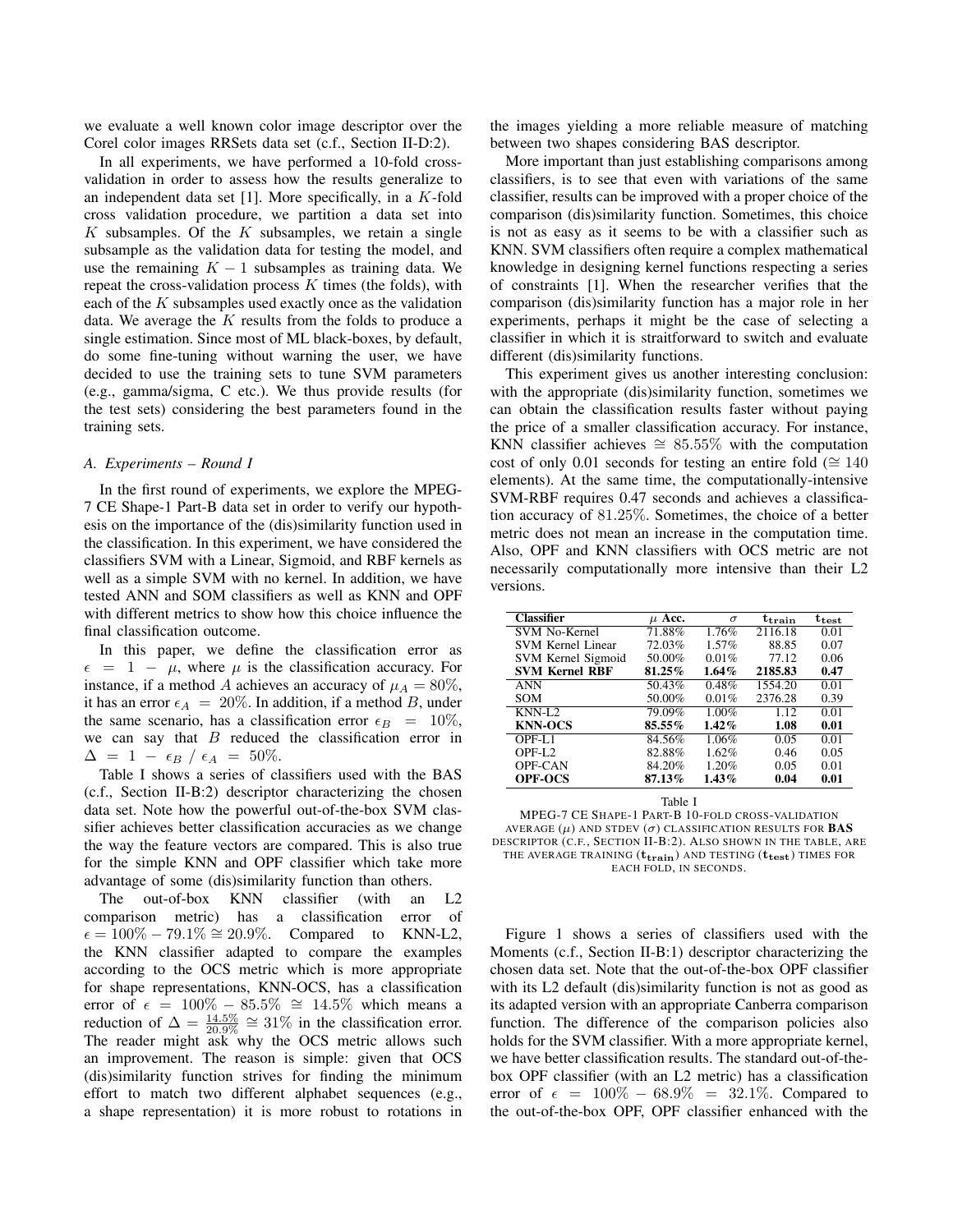Canberra (dis)similarity measure has a classification error of  $\epsilon = 100\% - 77.3\% \approx 22.7\%$  which means a reduction of  $\Delta = \frac{22.7\%}{32.1\%} \approx 30\%$  in the classification error.

Although is dangerous to compare different classifiers with a more strict protocol, we can see that KNN classifiers have statistically similar classification errors compared to SVM-RBF classifier regardless the (dis)similarity measures. However, when this is the case, a researcher might want to choose the less time-consuming classifier (usually KNN is faster). Notwithstanding speed issues, sometimes we also have to take into consideration the available space for parameter storage. When this is the case, SVM classifier requires less space and is recommended.

This experiment also shows us that neural networkbased classifiers such as ANN and SOM do not perform well without parameter tuning and therefore are not recommended as out-of-the-box classifiers. Furthermore, often neural networks have complex configuration parameters and to evaluate different comparison (dis)similarity function with them is not straightforward. Neural Networks enthusiasts would say that with the proper choice of parameters, NNs are able to implicitly learn several (dis)similarity functions but we are not going do delve into more details in this direction.



Figure 1. MPEG-7 CE Shape-1 Part-B 10-fold cross-validation average  $(\mu)$ classification results and the corresponding confidence intervals with 95% confidence for Moments descriptor (c.f., Section II-B:1).

Sometimes, the comparison (dis)similarity measure does not have a statistically relevant variation contrary to what we have shown in the last experiments. Figure 2 shows a series of classifiers used with the Tensor Scale (c.f., Section II-B:3) descriptor characterizing the chosen data set. In this case, OPF and KNN classifiers have statistically similar classification accuracies ( $\cong$  77%). This observation also holds for SVM-RBF classifier which is comparable to OPF and KNN.

# *B. Experiments – Round II*

In the second round of experiments, we explore the Corel Relevants data set in order to verify our hypothesis on the importance of the (dis)similarity function used in the



Figure 2. MPEG-7 CE Shape-1 Part-B 10-fold cross-validation average  $(\mu)$ classification results and the corresponding confidence intervals with 95% confidence for Tensor Scale descriptor (c.f., Section II-B:3).

classification in the context of color image classification. In this experiment, we have considered the classifiers SVM with a Linear, Sigmoid, and RBF kernels as well as a simple SVM with no kernel. In addition, we have tested ANN and SOM classifiers as well as KNN and OPF with different metrics to show how this choice influences the final classification outcome. For this particular experiment, we have chosen the well-established color image descriptor BIC (c.f., Section II-B:6)). BIC descriptor codifies each input image with two histograms of border and interior pixels [25].

Table II shows a series of classifiers used with BIC descriptor characterizing the chosen data set. Recall that BIC descriptor allows the generation of a feature vector with an embedded dLOG space. When that is the case, we refer to the classifier used in the experiment followed by the embedded space and the comparison policy used. For instance, SVM-dLOG Kernel Linear uses the SVM classifier with a linear kernel fed with a feature vector in an embedded dLOG space. On the other hand, if we have the label KNN-L2, it means have used KNN classifier fed with a feature vector with no dLOG embedded and L2 is the chosen comparison policy.

This experiment shows us that the powerful SVM is better with a dLOG embedded space regardless the comparison policy. This happens because the dLOG mapping transforms the feature vector in a well conditioned feature vector where each bin ranges from 0 to 9. This behavior allows SVM black-boxes to generalize gracefully. However, when we use the normal feature vector where each bin does not have an upper bound, the comparison policy between elements presents additional normalization problems to SVM hardening the localization of meaningful hyperplanes to separate the elements.

ANN and SOM classifiers do not take advantage of dLOG embedding and produce poor results. Note that in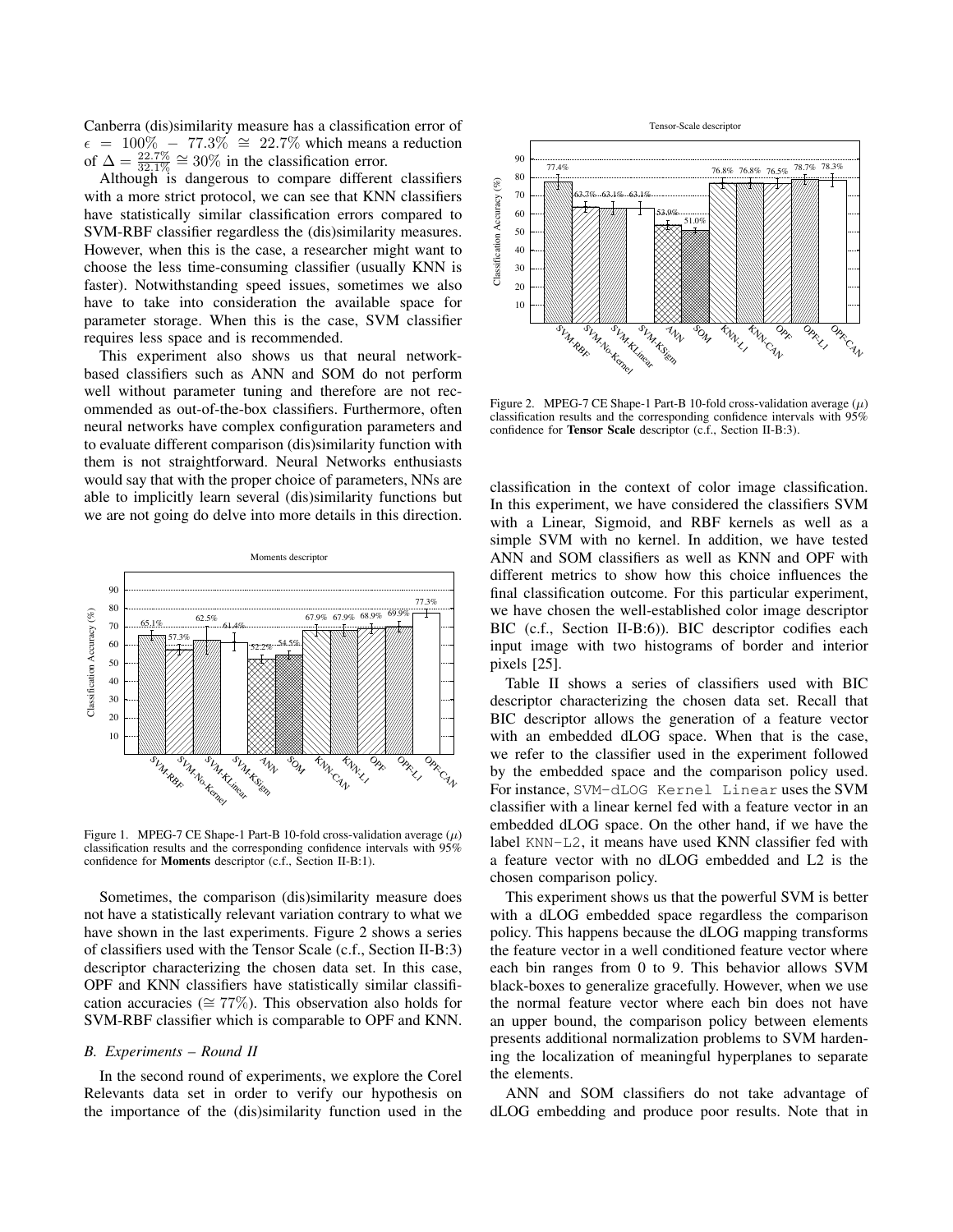this experiment the simple classifiers KNN and OPF once more take advantage of simple tweaks in the comparison policies and produce very good results with no real increase in the classification computational time. KNN with a simple L1 metric over the embedded dLOG space reduces  $\approx 31\%$ of the classification error when compared to SVM with a linear kernel fed with the same feature vector.

We also can observe that OPF classifier with an embedded dLOG space achieves ∼= 90% of classification accuracy  $(\approx 10\%$  classification error) while achieving  $\approx 88\%$  classification accuracy using a simple L1 comparison policy and no embedded space. This is because OPF is more robust for comparing feature vectors with no upper bounds. The OPF classifier does not only use the distance between samples to classify them. Papa et al. [27] have showed that the path-cost function applied by OPF to partition the graph into Optimum-Path Trees, encodes a power of connectivity between the samples, which makes OPF more robust to handle overlapped classes. On the other hand, KNN is more sensitive to L2 metric than the other classifiers. We believe this happens because, with an unbounded feature vector, some ill conditioned bins (in the feature vector) dominates the others when squared.

Finally, this experiment reinforces our hypothesis in this paper: it is very important to think about the classification choices taking place and how to compensate them. A bad decision can give us a terrible result (e.g.,  $\approx$  55% classification accuracy when using ANN and an embedded dLOG metric space). On the other hand, a better planning and knowledge about the classifier and the problem at hands can achieve very good results (e.g.,  $\approx 90\%$  classification accuracy when using OPF and an embedded dLOG metric space).

#### *C. Additional Experiments*

Even though we do not show explicitly here, we have conducted several additional experiments with descriptors, classifiers and data sets to reinforce the hypothesis we draw in this paper. For instance, considering the BAS descriptor and the *ShapeMatcher*<sup>8</sup> data set, the out-of-the-box KNN classifier (which uses an L2 metric by default) has a classification error of  $\epsilon \approx 26.9\% \pm 1.9\%$ . However, if we change the comparison function to OCS, KNN has a classification error of only  $\epsilon \cong 14.2\% \pm 1.2\%$ , reducing the error in  $\Delta \cong 47.2\%$ .

In the same line, the out-of-the-box OPF classifier (which uses L2 metric by default) has a classification error of  $\epsilon$  ≅ 28.1% $\pm$  1.83%. However, if we change the comparison function to L1, OPF reduces this error in  $\Delta \cong 62\%$ achieving an error of  $\epsilon \cong 11.4\% \pm 0.6\%$ . Even more radical, when OPF classifier is adjusted to use OCS function as the comparison policy, it reduces the classification error in  $\Delta \cong 77\%$  compared to its standard version with L2 metric.

| <b>Classifier</b>             | $\mu$ Acc. | $\sigma$ | $t_{\rm train}$    | $t_{test}$ |
|-------------------------------|------------|----------|--------------------|------------|
| SVM-dLOG No-Kernel            | 79.13%     | 2.89%    | 3.72               | 0.01       |
| <b>SVM-dLOG Kernel Linear</b> | 83.75%     | 2.85%    | 2670.83            | 0.06       |
| SVM-dLOG Kernel Sigmoid       | 83.54%     | 3.01%    | 55.20              | 0.06       |
| SVM-dLOG Kernel RBF           | 83.16%     | 3.09%    | 68.40              | 0.06       |
| <b>SVM No-Kernel</b>          | 72.33%     | 2.56%    | $\overline{20.90}$ | 0.01       |
| <b>SVM Kernel Linear</b>      | 76.41%     | 3.50%    | 56.74              | 0.05       |
| SVM Kernel Sigmoid            | 50.00%     | 0.01%    | 52.91              | 0.06       |
| <b>SVM RBF</b>                | 50.17%     | $0.32\%$ | 69.20              | 0.06       |
| ANN-dLOG                      | 54.62%     | 1.45%    | 141.29             | 0.01       |
| ANN                           | 55.68%     | 1.57%    | 138.51             | 0.01       |
| SOM-dLOG                      | 63.42%     | 3.39%    | 272.19             | 0.35       |
| SOM                           | 58.38%     | 3.16%    | 196.09             | 0.32       |
| <b>KNN-dLOG-L1</b>            | 88.93%     | $1.50\%$ | 9.01               | 0.06       |
| KNN-dLOG-L2                   | 71.24%     | 2.74%    | 9.08               | 0.08       |
| <b>KNN-dLOG-CAN</b>           | 88.93%     | 1.50%    | 8.96               | 0.07       |
| KNN-L1                        | 84.82%     | 1.43%    | 8.33               | 0.06       |
| KNN-L2                        | 63.39%     | 2.02%    | 9.07               | 0.08       |
| <b>KNN-CAN</b>                | 84.82%     | 1.43%    | 9.04               | 0.07       |
| OPF-dLOG-L1                   | 89.75%     | $1.56\%$ | 0.06               | 0.01       |
| OPF-dLOG-L2                   | 81.24%     | 2.94%    | 0.03               | 0.01       |
| OPF-dLOG-CAN                  | 85.00%     | 2.78%    | 0.06               | 0.01       |
| <b>OPF-L1</b>                 | $87.83\%$  | $2.07\%$ | 0.06               | 0.01       |
| $OPF-I.2$                     | 73.39%     | 2.92%    | 0.03               | 0.07       |
| <b>OPF-CAN</b>                | 87.20%     | 2.40%    | 0.07               | 0.01       |

#### Table II

COREL RELEVANTS 10-FOLD CROSS-VALIDATION AVERAGE  $(\mu)$  and STDEV  $(\sigma)$  CLASSIFICATION RESULTS FOR **BIC** 

DESCRIPTOR (C.F., SECTION II-B:6). ALSO SHOWN IN THE TABLE, ARE THE AVERAGE TRAINING  $(\mathbf{t_{train}})$  and testing  $(\mathbf{t_{test}})$  times for EACH FOLD, IN SECONDS.

# IV. CONCLUSIONS AND FINAL THOUGHTS

In this paper we have showed that the use of machine learning black-boxes shall be taken into account when solving classification problems. Despite the initial good results we obtain with such out-of-the-box classifiers, sometimes it is important to go deeper into the classifier machinery and with the proper knowledge, tweak a few parameters to obtain a more discriminative classifier.

We have focused on one aspect of the classifiers namely the (dis)similarity function used to compare examples in the feature space. We have shown how the knowledge about the classifier machinery lifts the results way beyond out-of-thebox ML solutions. For instance, using KNN classifier, BAS descriptor with the appropriate OCS metric, we are able to reduce the classification error in the MPEG-7 CE Shape-1 Part-B data set in  $\epsilon \approx 23\%$  when compared to the out-ofthe-box SVM classifier with a standard (non-tweaked) RBF kernel (c.f., Section III-A).

It is important to state that we are not advocating in favor of any classifier. On the contrary, we believe that each situation requires a proper problem understanding for the deployment of a good solution. The experiments we have performed reinforces our hypothesis in this paper: it is very important to think about the classification choices taking place and how to compensate them. A bad decision can give us a terrible result.

We should not select one classifier just because it is an hype and everyone is using it. Perhaps, it is interesting to use the so called out-of-the-boxes classifiers (with no

<sup>8</sup>This data set comprises 2,688 shape images with 21 classes with 128 samples for each one and can be found at http://www.cs.toronto.edu/∼dmac/ShapeMatcher/